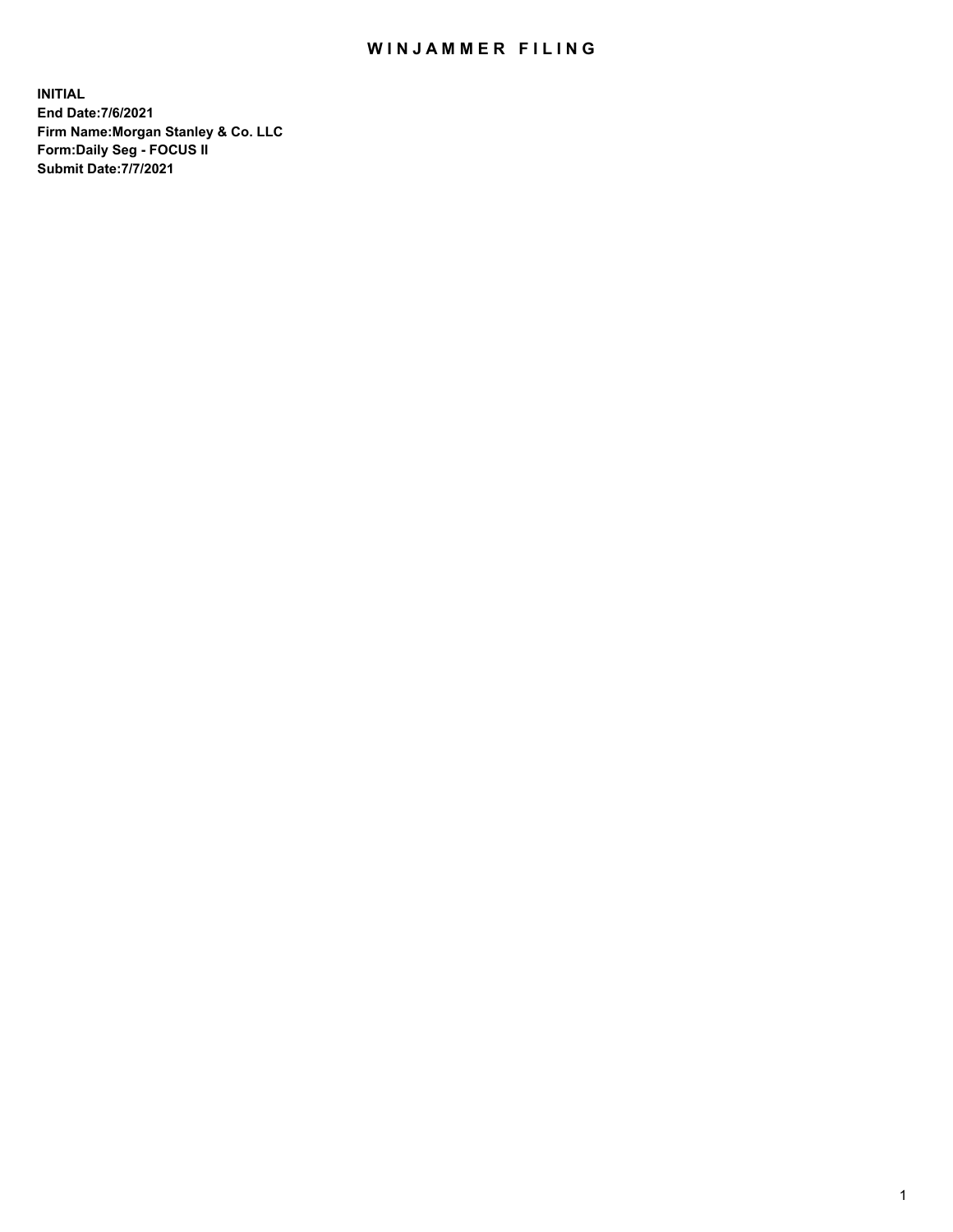**INITIAL End Date:7/6/2021 Firm Name:Morgan Stanley & Co. LLC Form:Daily Seg - FOCUS II Submit Date:7/7/2021 Daily Segregation - Cover Page**

| Name of Company                                                                                          | Morgan Stanley & Co. LLC     |
|----------------------------------------------------------------------------------------------------------|------------------------------|
| <b>Contact Name</b>                                                                                      | <b>Ikram Shah</b>            |
| <b>Contact Phone Number</b>                                                                              | 212-276-0963                 |
| <b>Contact Email Address</b>                                                                             | Ikram.shah@morganstanley.com |
|                                                                                                          |                              |
| FCM's Customer Segregated Funds Residual Interest Target (choose one):<br>a. Minimum dollar amount: ; or | 235,000,000                  |
| b. Minimum percentage of customer segregated funds required:% ; or                                       | <u>0</u>                     |
| c. Dollar amount range between: and; or                                                                  | <u>00</u>                    |
| d. Percentage range of customer segregated funds required between: % and %.                              | 0 <sup>0</sup>               |
| FCM's Customer Secured Amount Funds Residual Interest Target (choose one):                               |                              |
| a. Minimum dollar amount: ; or                                                                           | 140,000,000                  |
| b. Minimum percentage of customer secured funds required:%; or                                           | <u>0</u>                     |
| c. Dollar amount range between: and; or                                                                  | <u>0 0</u>                   |
| d. Percentage range of customer secured funds required between:% and%.                                   | 0 Q                          |
| FCM's Cleared Swaps Customer Collateral Residual Interest Target (choose one):                           |                              |
| a. Minimum dollar amount: ; or                                                                           | 92,000,000                   |
| b. Minimum percentage of cleared swaps customer collateral required:% ; or                               | <u>0</u>                     |
| c. Dollar amount range between: and; or                                                                  | 0 Q                          |
| d. Percentage range of cleared swaps customer collateral required between:% and%.                        | 0 <sub>0</sub>               |

Attach supporting documents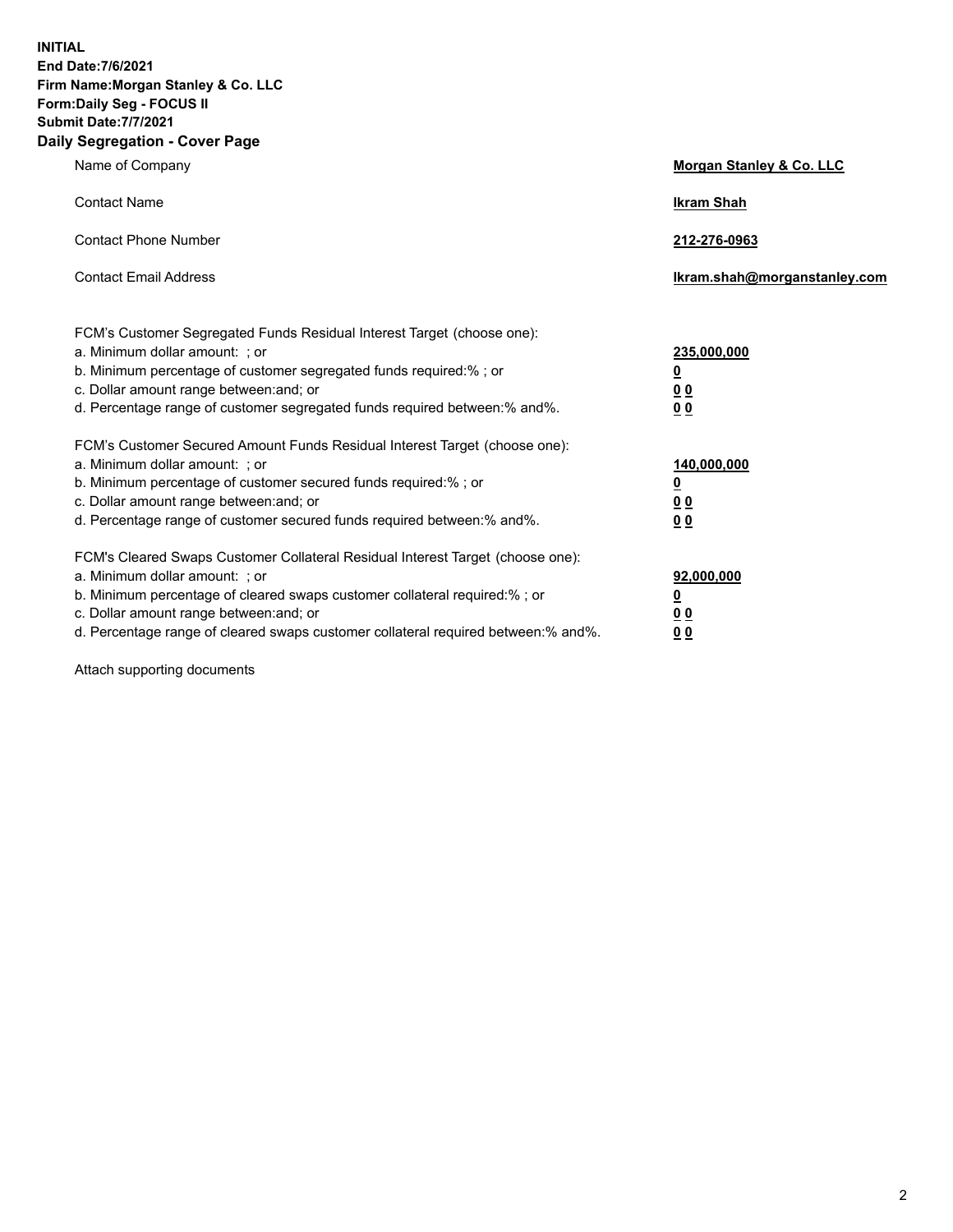|          | <b>INITIAL</b><br><b>End Date:7/6/2021</b><br>Firm Name: Morgan Stanley & Co. LLC<br>Form: Daily Seg - FOCUS II<br><b>Submit Date: 7/7/2021</b><br><b>Daily Segregation - Secured Amounts</b> |                                            |
|----------|-----------------------------------------------------------------------------------------------------------------------------------------------------------------------------------------------|--------------------------------------------|
|          | Foreign Futures and Foreign Options Secured Amounts                                                                                                                                           |                                            |
|          | Amount required to be set aside pursuant to law, rule or regulation of a foreign                                                                                                              | $0$ [7305]                                 |
| 1.       | government or a rule of a self-regulatory organization authorized thereunder<br>Net ledger balance - Foreign Futures and Foreign Option Trading - All Customers                               |                                            |
|          | A. Cash                                                                                                                                                                                       | 4,452,831,443 [7315]                       |
|          | B. Securities (at market)                                                                                                                                                                     | 2,225,271,945 [7317]                       |
| 2.<br>3. | Net unrealized profit (loss) in open futures contracts traded on a foreign board of trade<br>Exchange traded options                                                                          | 766,088,869 [7325]                         |
|          | a. Market value of open option contracts purchased on a foreign board of trade                                                                                                                | 23,910,757 [7335]                          |
|          | b. Market value of open contracts granted (sold) on a foreign board of trade                                                                                                                  | -17,653,910 [7337]                         |
| 4.       | Net equity (deficit) (add lines 1. 2. and 3.)                                                                                                                                                 | 7,450,449,104 [7345]                       |
| 5.       | Account liquidating to a deficit and account with a debit balances - gross amount                                                                                                             | 80,947,949 [7351]                          |
|          | Less: amount offset by customer owned securities                                                                                                                                              | -78,792,330 [7352] 2,155,619<br>[7354]     |
| 6.       | Amount required to be set aside as the secured amount - Net Liquidating Equity<br>Method (add lines 4 and 5)                                                                                  | 7,452,604,723 [7355]                       |
| 7.       | Greater of amount required to be set aside pursuant to foreign jurisdiction (above) or line                                                                                                   | 7,452,604,723 [7360]                       |
|          | 6.<br>FUNDS DEPOSITED IN SEPARATE REGULATION 30.7 ACCOUNTS                                                                                                                                    |                                            |
| 1.       | Cash in banks                                                                                                                                                                                 |                                            |
|          | A. Banks located in the United States                                                                                                                                                         | 326,117,943 [7500]                         |
|          | B. Other banks qualified under Regulation 30.7                                                                                                                                                | 525,710,228 [7520] 851,828,171<br>[7530]   |
| 2.       | <b>Securities</b>                                                                                                                                                                             |                                            |
|          | A. In safekeeping with banks located in the United States                                                                                                                                     | 645,817,790 [7540]                         |
|          | B. In safekeeping with other banks qualified under Regulation 30.7                                                                                                                            | 42,992,754 [7560] 688,810,544<br>[7570]    |
| 3.       | Equities with registered futures commission merchants                                                                                                                                         |                                            |
|          | A. Cash                                                                                                                                                                                       | 14,979,724 [7580]                          |
|          | <b>B.</b> Securities                                                                                                                                                                          | $0$ [7590]                                 |
|          | C. Unrealized gain (loss) on open futures contracts                                                                                                                                           | 635,655 [7600]                             |
|          | D. Value of long option contracts                                                                                                                                                             | $0$ [7610]                                 |
| 4.       | E. Value of short option contracts<br>Amounts held by clearing organizations of foreign boards of trade                                                                                       | 0 [7615] 15,615,379 [7620]                 |
|          | A. Cash                                                                                                                                                                                       | $0$ [7640]                                 |
|          | <b>B.</b> Securities                                                                                                                                                                          | $0$ [7650]                                 |
|          | C. Amount due to (from) clearing organization - daily variation                                                                                                                               | $0$ [7660]                                 |
|          | D. Value of long option contracts                                                                                                                                                             | $0$ [7670]                                 |
|          | E. Value of short option contracts                                                                                                                                                            | 0 [7675] 0 [7680]                          |
| 5.       | Amounts held by members of foreign boards of trade                                                                                                                                            |                                            |
|          | A. Cash                                                                                                                                                                                       | 3,822,740,786 [7700]                       |
|          | <b>B.</b> Securities<br>C. Unrealized gain (loss) on open futures contracts                                                                                                                   | 1,536,461,401 [7710]<br>765,453,214 [7720] |
|          | D. Value of long option contracts                                                                                                                                                             | 23,910,757 [7730]                          |
|          | E. Value of short option contracts                                                                                                                                                            | -17,653,910 [7735] 6,130,912,248           |
|          |                                                                                                                                                                                               | $[7740]$                                   |
| 6.       | Amounts with other depositories designated by a foreign board of trade                                                                                                                        | $0$ [7760]                                 |
| 7.       | Segregated funds on hand                                                                                                                                                                      | $0$ [7765]                                 |
| 8.       | Total funds in separate section 30.7 accounts                                                                                                                                                 | 7,687,166,342 [7770]                       |

- 9. Excess (deficiency) Set Aside for Secured Amount (subtract line 7 Secured Statement Page 1 from Line 8)
- 10. Management Target Amount for Excess funds in separate section 30.7 accounts **140,000,000** [7780]
- 11. Excess (deficiency) funds in separate 30.7 accounts over (under) Management Target **94,561,619** [7785]

**234,561,619** [7380]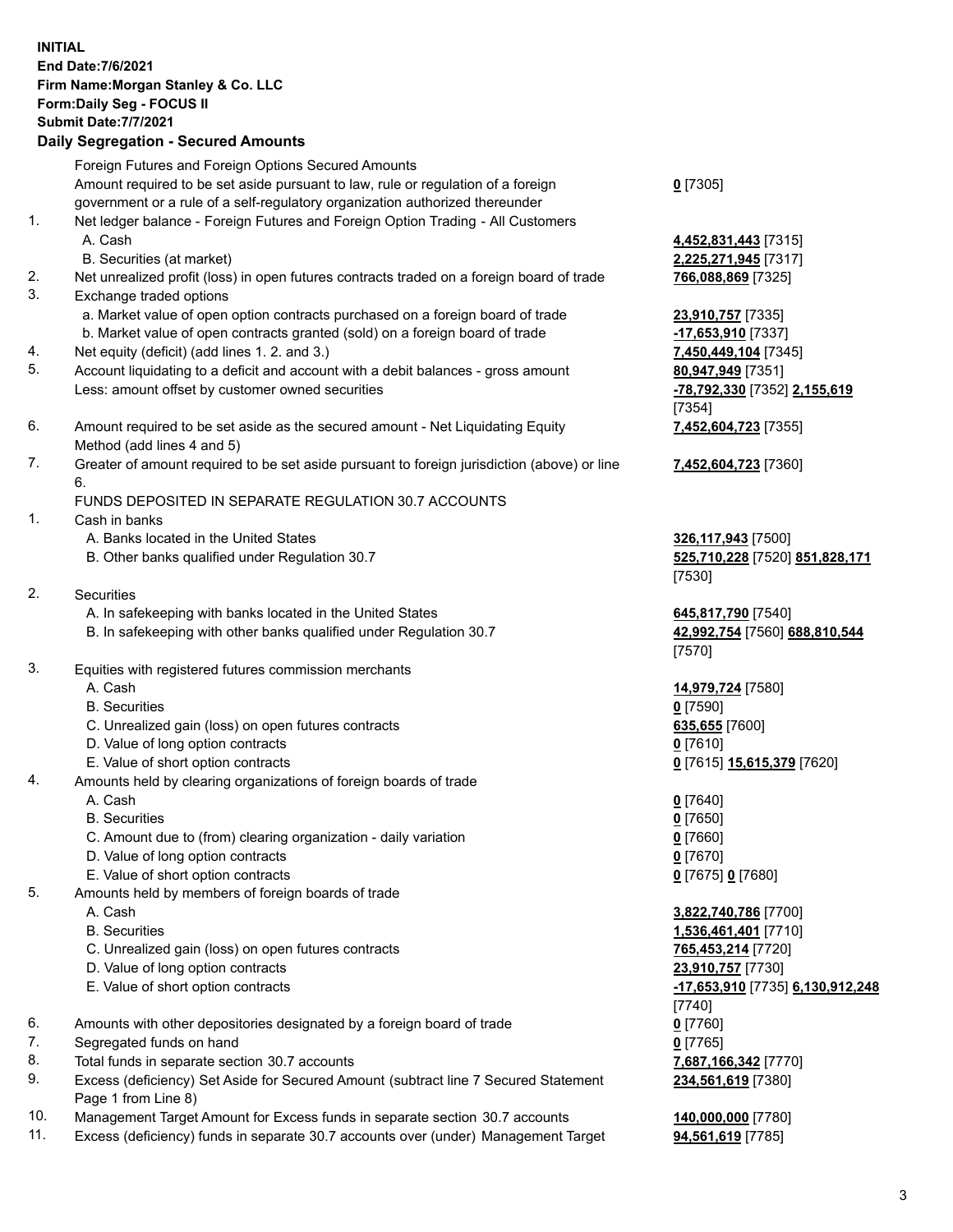**INITIAL End Date:7/6/2021 Firm Name:Morgan Stanley & Co. LLC Form:Daily Seg - FOCUS II Submit Date:7/7/2021 Daily Segregation - Segregation Statement** SEGREGATION REQUIREMENTS(Section 4d(2) of the CEAct) 1. Net ledger balance A. Cash **15,047,983,269** [7010] B. Securities (at market) **8,101,776,466** [7020] 2. Net unrealized profit (loss) in open futures contracts traded on a contract market **2,120,464,816** [7030] 3. Exchange traded options A. Add market value of open option contracts purchased on a contract market **953,424,212** [7032] B. Deduct market value of open option contracts granted (sold) on a contract market **-411,468,497** [7033] 4. Net equity (deficit) (add lines 1, 2 and 3) **25,812,180,266** [7040] 5. Accounts liquidating to a deficit and accounts with debit balances - gross amount **560,303,022** [7045] Less: amount offset by customer securities **-556,029,452** [7047] **4,273,570** [7050] 6. Amount required to be segregated (add lines 4 and 5) **25,816,453,836** [7060] FUNDS IN SEGREGATED ACCOUNTS 7. Deposited in segregated funds bank accounts A. Cash **2,418,487,040** [7070] B. Securities representing investments of customers' funds (at market) **0** [7080] C. Securities held for particular customers or option customers in lieu of cash (at market) **2,366,895,170** [7090] 8. Margins on deposit with derivatives clearing organizations of contract markets A. Cash **15,006,564,681** [7100] B. Securities representing investments of customers' funds (at market) **0** [7110] C. Securities held for particular customers or option customers in lieu of cash (at market) **5,246,539,747** [7120] 9. Net settlement from (to) derivatives clearing organizations of contract markets **129,274,301** [7130] 10. Exchange traded options A. Value of open long option contracts **953,424,212** [7132] B. Value of open short option contracts **and the set of our of the set of our of the set of the set of the set of the set of the set of the set of the set of the set of the set of the set of the set of the set of the set o** 11. Net equities with other FCMs A. Net liquidating equity **3,080,464** [7140] B. Securities representing investments of customers' funds (at market) **0** [7160] C. Securities held for particular customers or option customers in lieu of cash (at market) **0** [7170] 12. Segregated funds on hand **488,341,549** [7150] 13. Total amount in segregation (add lines 7 through 12) **26,201,138,667** [7180] 14. Excess (deficiency) funds in segregation (subtract line 6 from line 13) **384,684,831** [7190]

- 15. Management Target Amount for Excess funds in segregation **235,000,000** [7194]
- 16. Excess (deficiency) funds in segregation over (under) Management Target Amount Excess

**149,684,831** [7198]